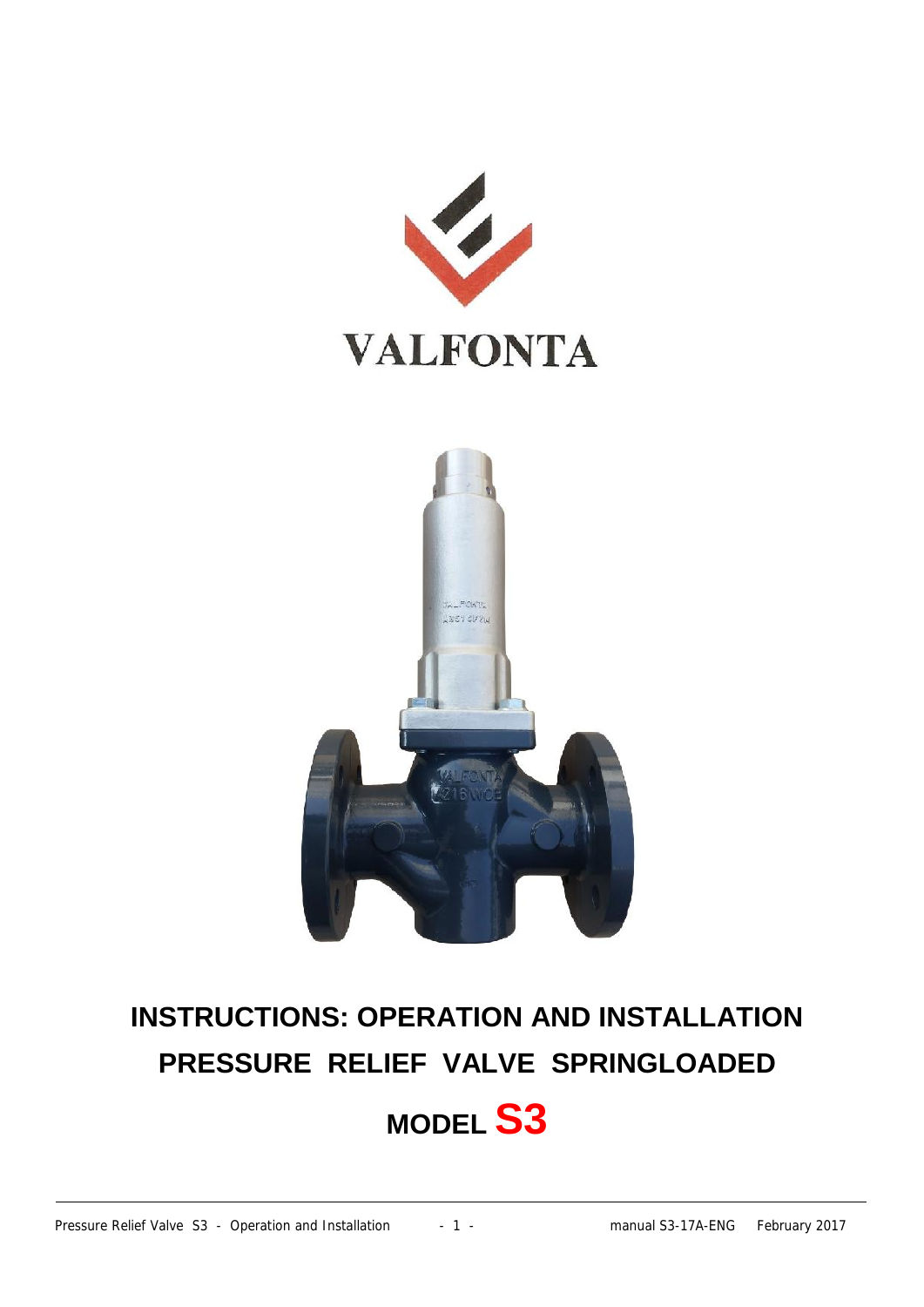

|                | <b>INDEX</b>                       | <b>PAGE</b>    |
|----------------|------------------------------------|----------------|
|                |                                    |                |
| $\mathbf{1}$   | <b>IDENTIFICATION PLATE LEGEND</b> | $\mathbf{3}$   |
| $\overline{2}$ | <b>MAIN FEATURES</b>               | $\overline{5}$ |
| 3              | <b>OPERATION</b>                   | 5              |
| 4              | <b>SCHEME</b>                      | $\overline{7}$ |
| 5              | <b>ASSEMBLY</b>                    | 8              |
| 6              | POSSIBLE TROUBLESHOOTING           | 10             |
| $\overline{7}$ | <b>INSTALLATION DRAWINGS</b>       | 11             |
| 8              | <b>RECEIPT ON SITE</b>             | 12             |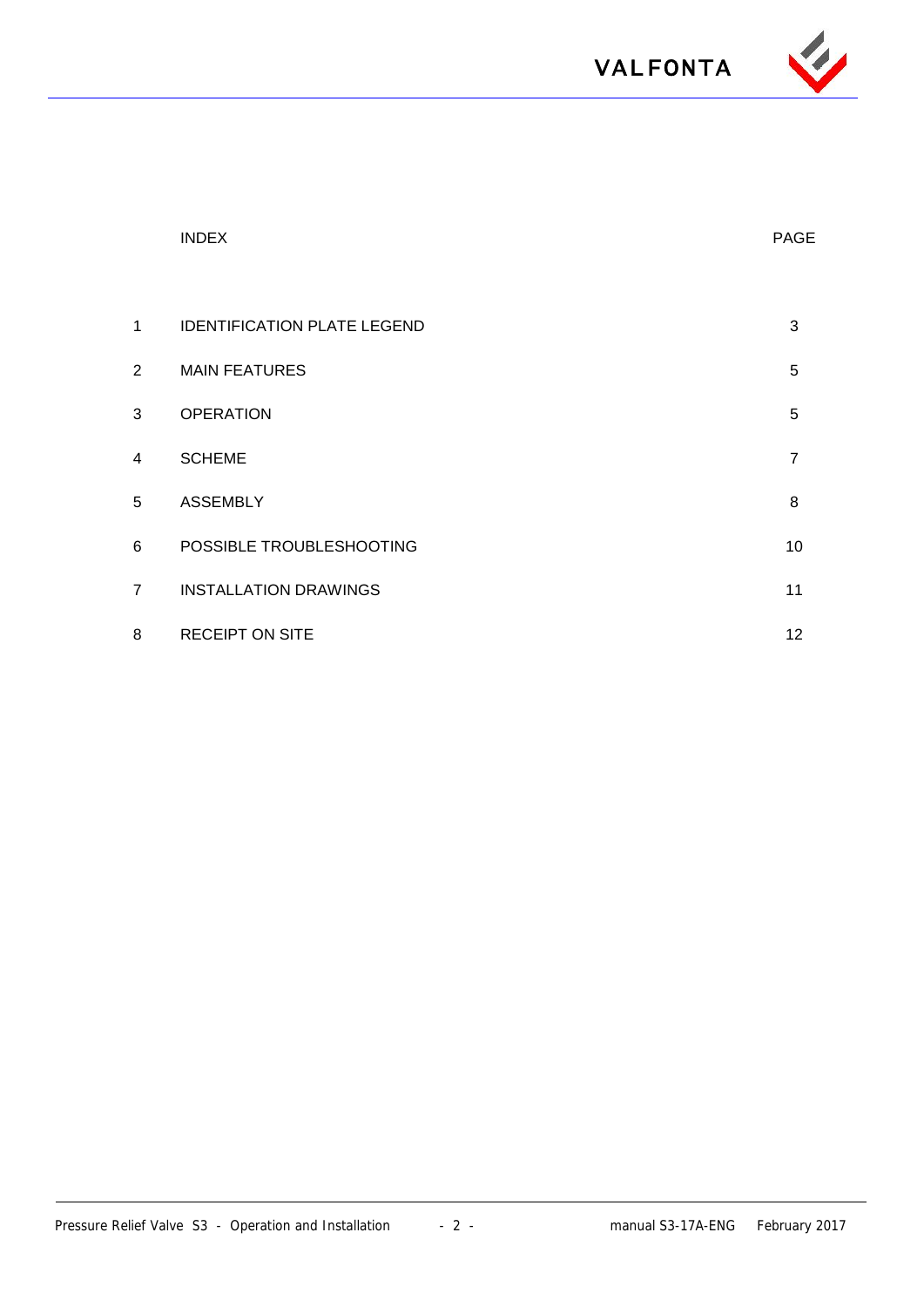### **1. IDENTIFICATION PLATE LEGEND**

a) CE marked is required in accordance with PED 2014/68/UE



b) CE marked is NOT required in accordance with PED 2014/68/UE

| <b>SERIAL NR.</b>         | DN          |                                     |
|---------------------------|-------------|-------------------------------------|
| <b>MODEL</b><br>Pin<br>PN | Pout        | ΞN<br><b>IANSI</b><br><b>MEDIUM</b> |
| <b>RANGE</b>              | Kvs - Cv    |                                     |
| <b>BODY MAT.</b>          | <b>Tmax</b> | <b>VALFONTA</b>                     |
| www.valfonta.com          |             | <b>BARCELONA</b>                    |

SERIAL N. VALVE IDENTIFICATION NUMBER. VALFONTA WILL NEEDS THIS NUMBER FOR SPARE PARTS OR COMMENTS RESPECT OF THIS VALVE.

MOD. VALVE MODEL

- DN VALVE NOMINAL DIAMETER
- PN VALVE NOMINAL PRESSURE.
- MEDIUM FLUID
- P.IN INLET PRESSURE
- P.OUT OUTLET PRESSURE
- BODY BODY MATERIAL
- KVS. KV VALVE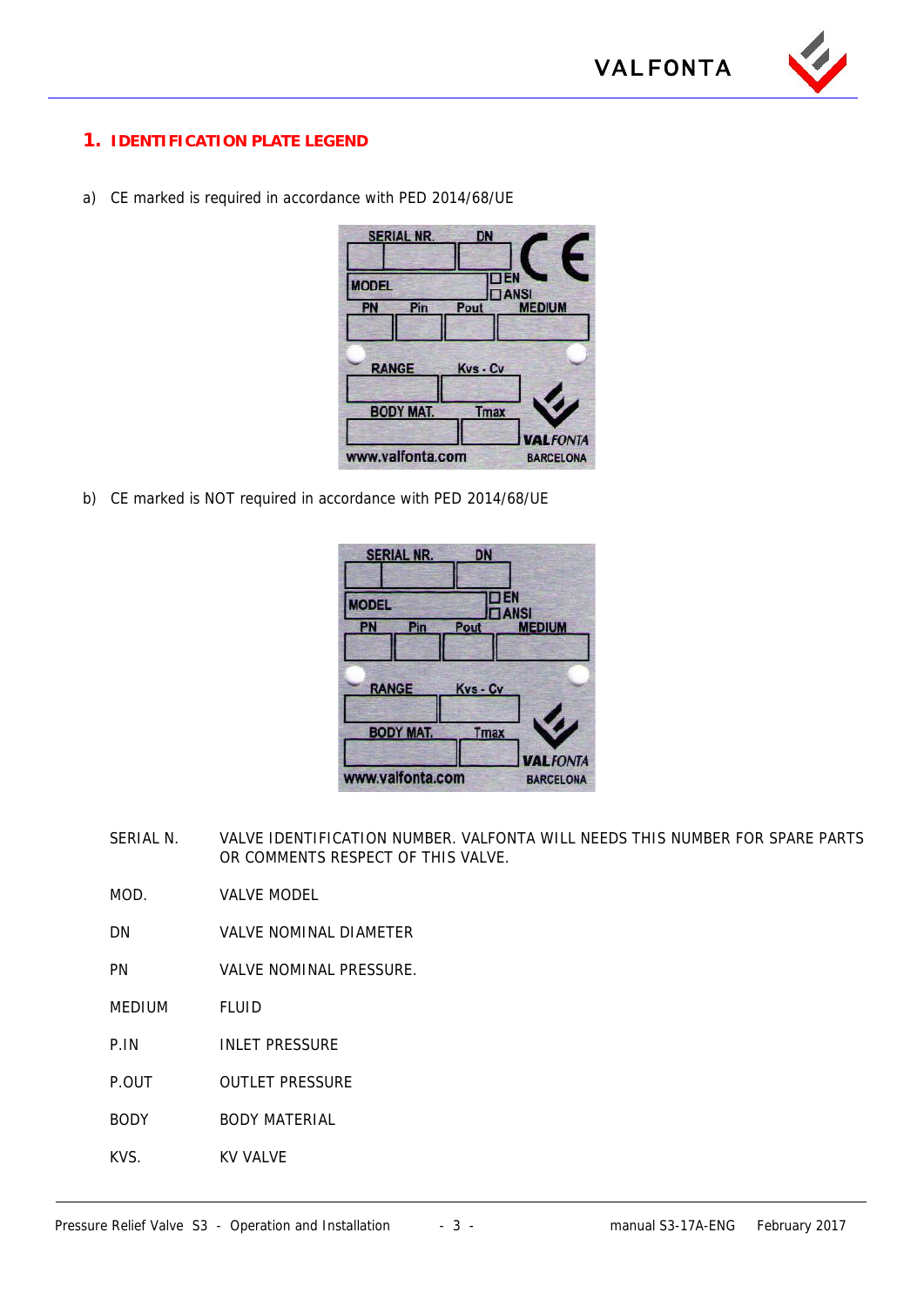

**ATEX marked required according to DIRECTIVE 94/9/EC**

## **(PENDING TO INCLUDE IN FILE)**

| <b>VALFONTA</b>                   | E 08915 – Badalona (ESPAÑA)            |
|-----------------------------------|----------------------------------------|
| TYPE:                             | EXCESS PRESSURE VALVES SELF - ACTUATED |
| MANUFACTURING YEAR:<br>2014       | MANUFACTURING NUMBER:                  |
|                                   | c IIC Tx                               |
| $II$ 2 G D                        | c IIIC Tx <sup>o</sup> C               |
| TECHNICAL FILE IN CUSTODY:<br>LOM | CERTIFICATION NUMBER: LOM 14.034 U     |

| Reference          | Denomination                                              |
|--------------------|-----------------------------------------------------------|
| II <sub>2</sub>    | ATEX category, zones 1 & 21                               |
| G                  | Class I application (flammable liquids and gases)         |
| D                  | Class II application (combustible dust)                   |
| $c$ IIC            | Safety construction protection mode for substances<br>ПC  |
| C IIIC             | Safety construction protection mode for substances<br>HIC |
| $Tx / Tx^{\circ}C$ | Termal class according fluid temp. used                   |
| LOM                | Number of certification from ExNB (LOM)                   |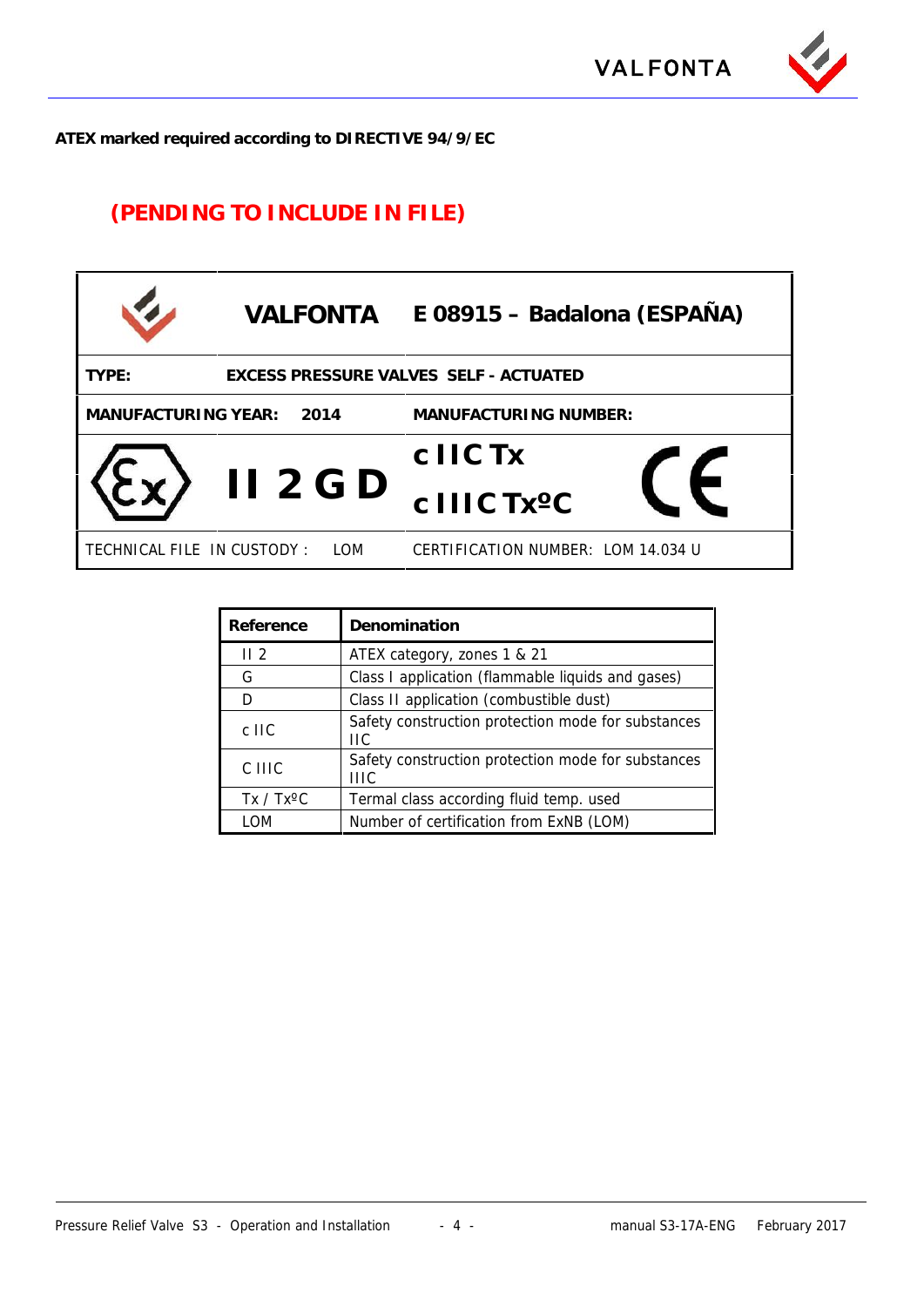



**SELF-OPERATED PRESSURE REGULATORS**

**PRESSURE RELIEF VALVE MODEL S3**

## **INSTRUCTIONS: OPERATION AND INSTALLATION**

### **2. VALVE FEATURES 3. OPERATING**

DIN PN25 Nodular Iron GJS-400-18-LT (0.7043) DIN PN25 Bronze RG-10 (EN-1982 CuSn10- CC480K) DIN PN40 Carbon steel GP240GHN (1.0619) DIN PN40 Stainless steel CF3M (1.4404)

Stainless steel AISI 316L trim

Top guided standard construction

Connection Flanged EN and ANSI On request: Threaded BSP or NPT, BW, SW,…

Shut off capabilities:

- Class IV (metal to metal)
- Class VI (PTFE+GR seat)

On request, PEEK, NBR, EPDM seal, stellited faced seat,…

#### Full port as standard. Reduced port on request

| Setting pressure                | 0,5 - 20 barg (with different<br>springs)                          |                                    | f:<br>h     |
|---------------------------------|--------------------------------------------------------------------|------------------------------------|-------------|
| Max. permissible<br>temperature | 0.7043 and 1.0619<br>1.4408<br>Ask for special gaskets up to 250°C | $-10$ to 220 °C<br>$-30$ to 220 °C | Γ<br>t<br>C |
| Seal / Packing /                | VIRGIN PTFE UP TO 180°C                                            |                                    |             |

Gaskets PTFE+GRAPHITE UP TO 220ºC

#### **Special features**

Handwheel regulation, specials gaskets, Super Duplex construction, bronze construction, …

#### **Approvals**

Quality system ISO 9001, Pressure equipment Directive according 2014/68/UE and Atex Directive according 2014/34/UE (file pending to include).

DN15 to DN100 (DN125 and DN150 consult) Pressure relief valve it's used to maintain the pressure upstream of the valve to an adjusted set point.

> When upstream pressure rises above a set point, the valve opens proportionally pressure rising.

This series of regulators is suitable for steam, gases (group 1 and 2) and liquids.

A relief pressure valve is not a safety valve, and then if necessary, an overpressure protection must be installed.

**The valve opens when inlet pressure rises.**

The regulator must be carefully handled, transported and stored. Protect the regulator against adverse influences, such as dirt, moisture or frost before it is installed.

When regulators are too heavy to be lifted by hand, fasten the lifting sling at a suitable place on the valve body.

Do not attach any lifting equipment, slings or supports to mounting parts, such as the adjusting screw or control line.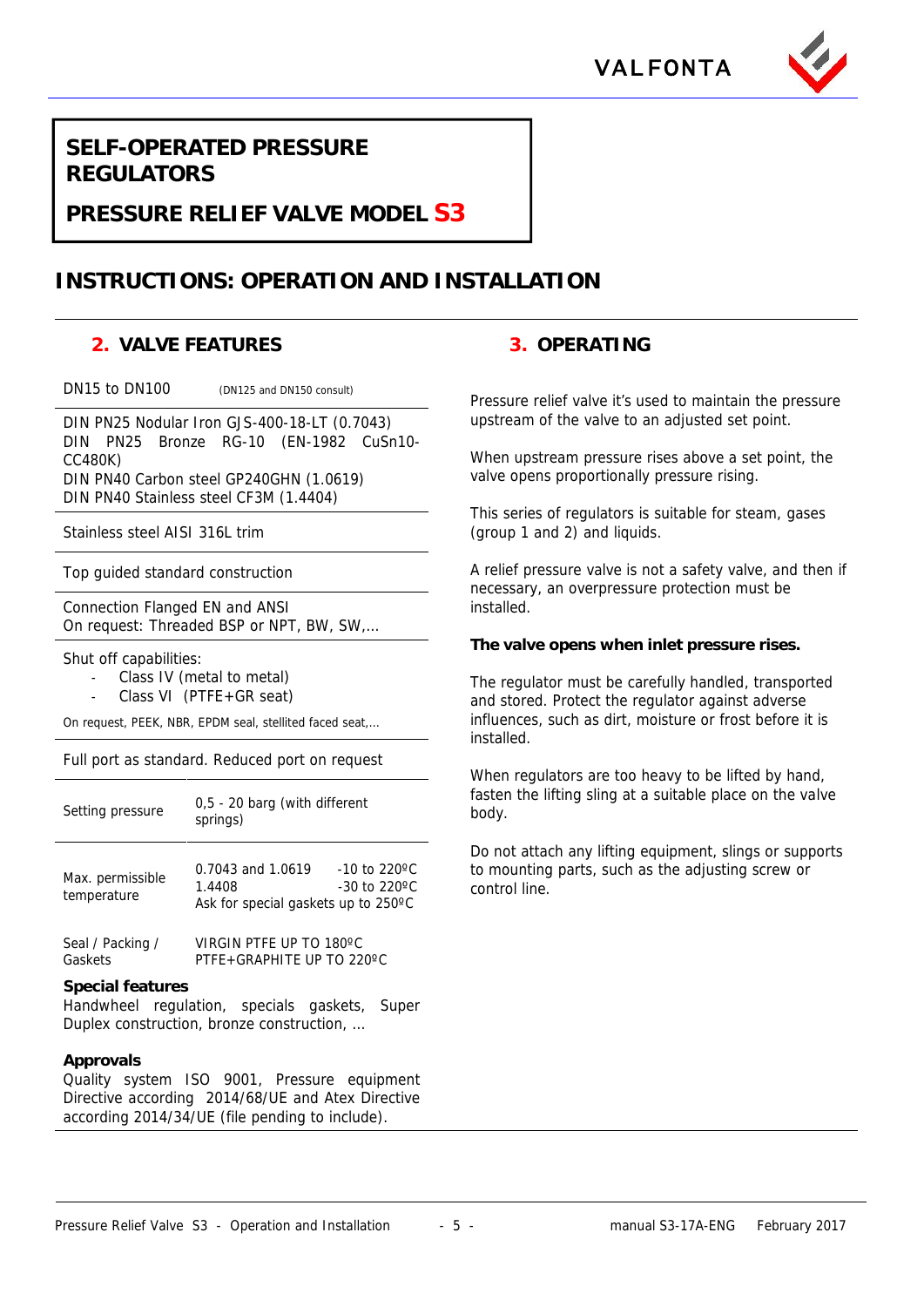

**Special ATEX instructions**

- No limitation of use due to the ATEX substance.
- Limitations due to thermal class:

Class I (flammable liquids and gases)

| TEMPERATURE CLASS | MAX. SURFACE<br><b>TEMPERATURE</b> | APPROPRIATE FOR<br>SUBSTANCES WITH IGNITION<br><b>TEMPERATURE</b> |
|-------------------|------------------------------------|-------------------------------------------------------------------|
|                   | $450^{\circ}$ C                    | Ti $>450^{\circ}$ C                                               |
| Т2                | $300^{\circ}$ C                    | $Ti > 300^{\circ}C$                                               |
| T3                | $200^{\circ}$ C                    | Ti >200°C                                                         |
| T4                | $135^{\circ}$ C                    | Ti $>135^{\circ}$ C                                               |
| T5                | $100^{\circ}$ C                    | $Ti > 100^{\circ}C$                                               |
| Т6                | $85^{\circ}$ C                     | $Ti > 85^{\circ}C$                                                |

- Class II (combustible dust)

 $T(x)$  2/3 MIT<sub>cloud</sub>

 $T(x)$  5 mm MIT<sub>layer</sub>– 75 K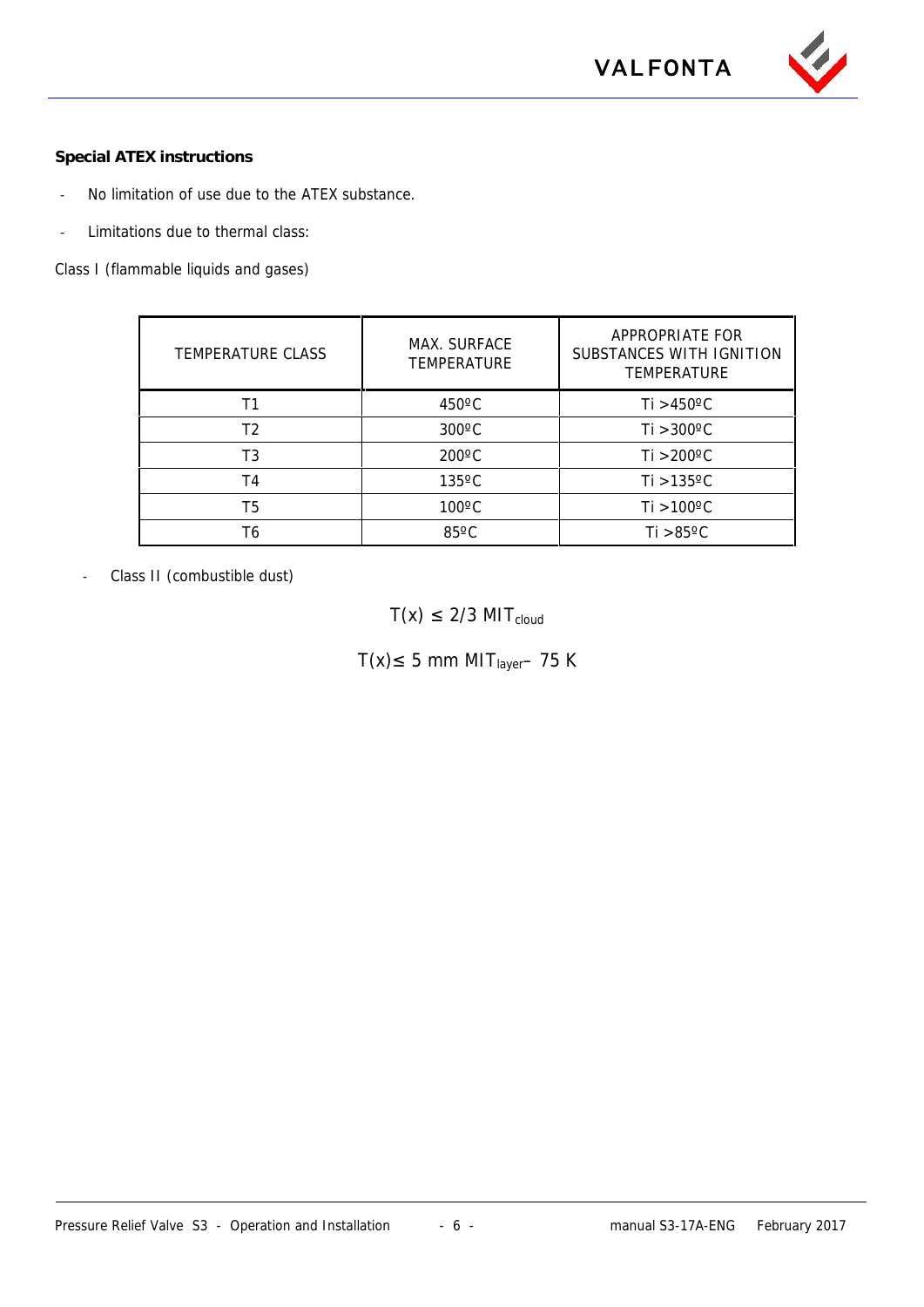

### **4. SCHEME**



This device must be installed by specialized personnel with knowledge and experience. They must know about the current regulations in order to judge the risks that may involve this work.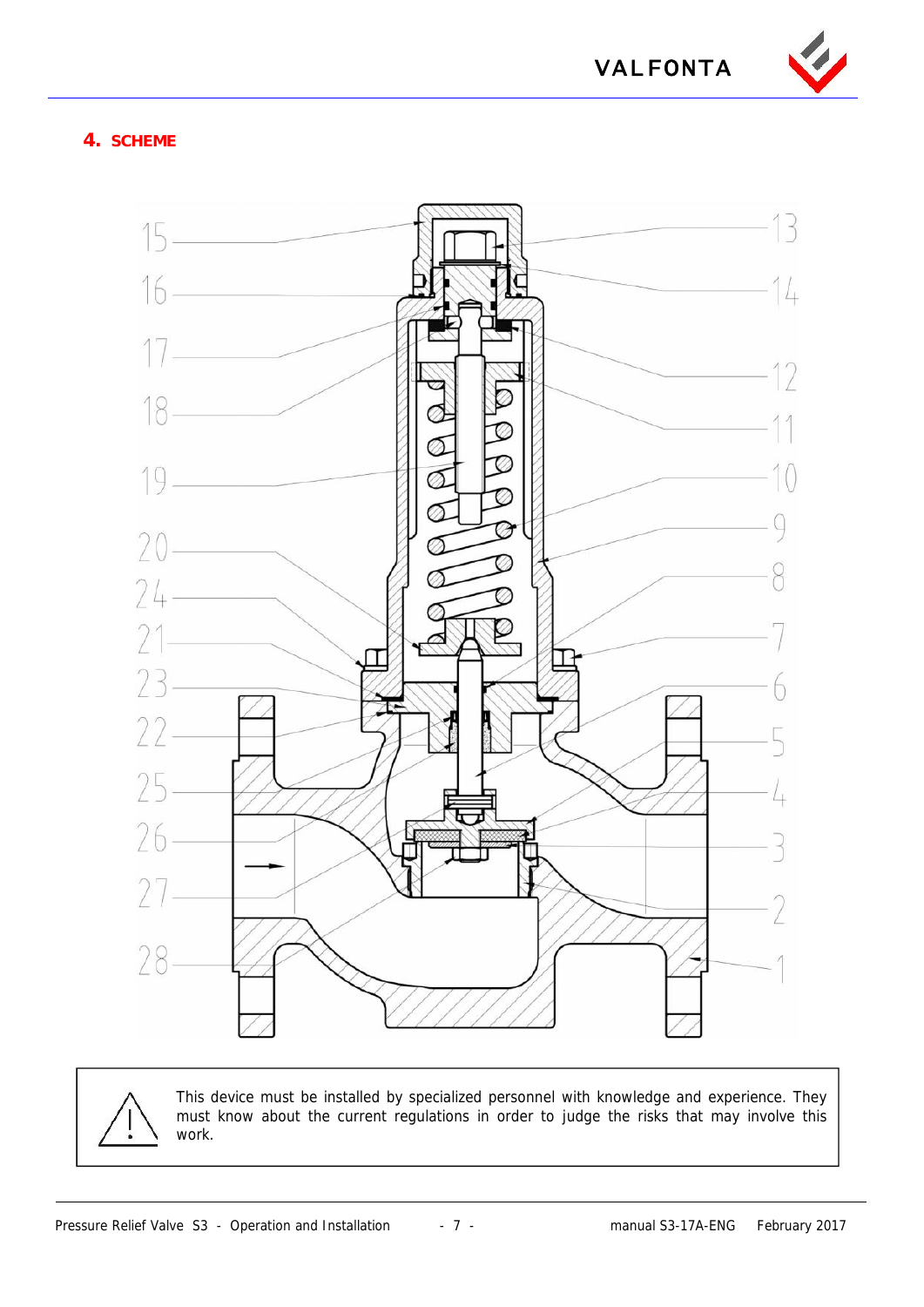**VALFONTA**



### **5. ASSEMBLY**

The pipe must be cleaned carefully before installing the valve, to prevent that any small element or impurity may affect the reducing valve work.

It is also very important to install a strainer in front of the valve in order to protect it.

Pressure relief valve must be installed in a horizontal pipe and the direction of the flow should be in the same direction that shows the valve body.

When the steam is condensed, the pipe should be inclined to help with the evacuation.

#### **Assembly Position**

 $\sqrt{2}$ 

Recommended installation position in horizontal pipeline.

The supports holding the valve will be done in the pipe and as close as possible to the flanges but never fixed in the valve or the actuator, to eliminate unnecessary tensions.

#### **Installation**

Typical installation, according to the scheme:



Main line

#### **Start-up**

Open the check valves slowly (to prevent water hammer). First on the upstream pressure side.

#### **Regulation of the valve**

Valfonta sets the pressure value approximately at requested value.

To adjust the set pressure (upstream pressure):

- Valves with handwheel: turn the handwheel.
- Valves without handwheel: Unscrew cover cap (item 15) and turn the regulating nut (item 13) with a standard tube tool.

Compressing the spring (turn right) increases the set upstream pressure and decompressing the spring, decreases.

The pressure gauge located on the upstream pressure side allows the adjusted set point to be monitored.

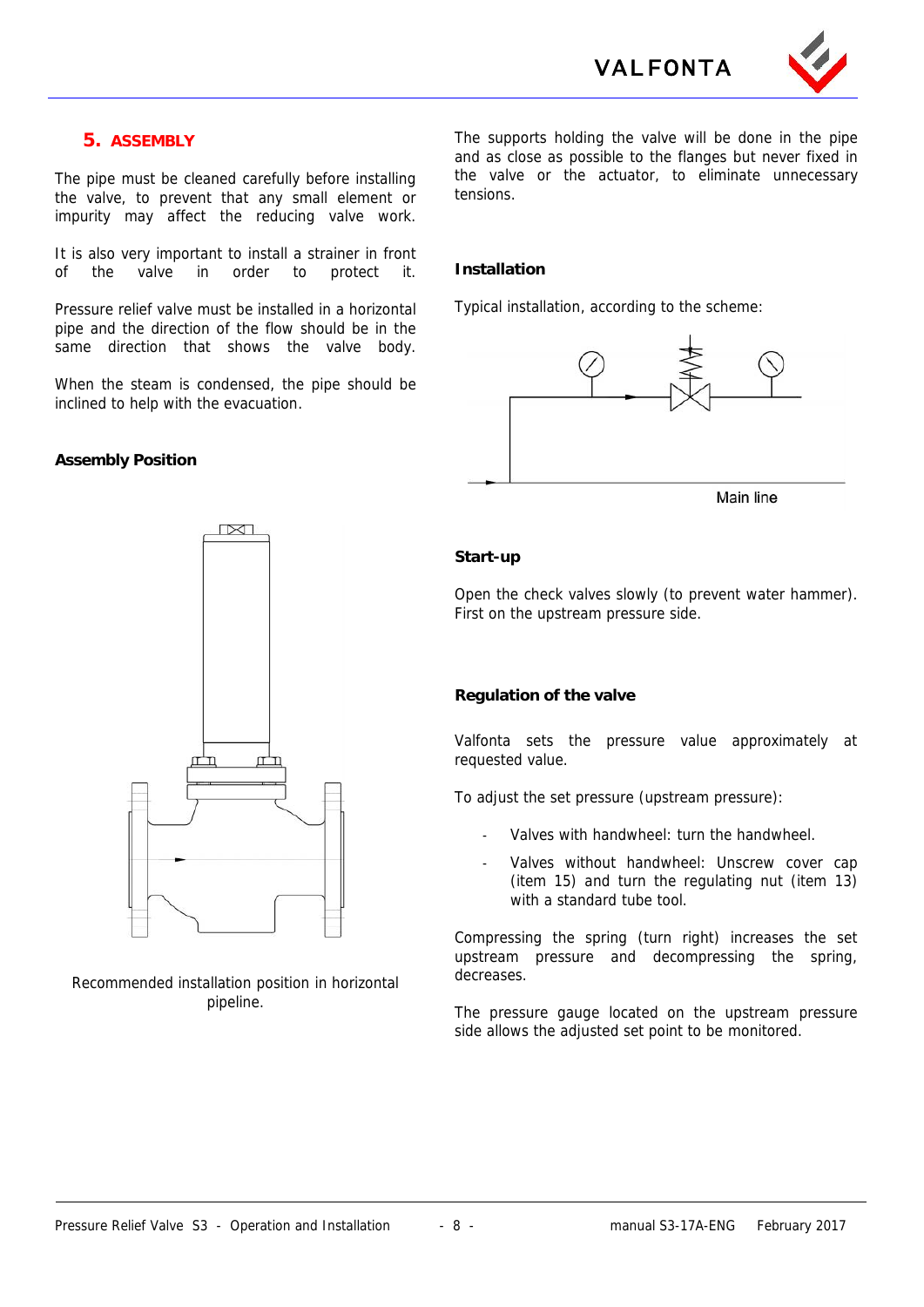

### **ATEX requirements**

- **IMPORTANT!** The respective national regulations as well as general engineering rules governing the installation and operation of equipment in explosive atmospheres must be observed.
- The valves are ATEX category "II 2 GD" according to 100a ATEX Directive (94/9/EC).
- **IMPORTANT!** The device can only be used in potentially explosive locations Class I (gases, vapors or liquids) Zones 1 and 2 and Class II (combustible dusts) areas 21 and 22, according to the specifications in the Directive 1999/92/EC , as well as the Electro technical Regulations.

#### **Electrostatic discharges**

Under certain conditions, electrostatic discharges that are capable of ignite explosive atmospheres, can be produced. The most important measure of protection is equipotential bonding of all conductive parts and earthing.

In order to avoid electrostatics discharges, the installation of devices and control elements must be earthing.

- **IMPORTANT!** Connecting the valves to process: it should be ensured electrical continuity of <10<sup>6</sup>.
- **IMPORTANT!** National regulations on maintenance, service, inspection and repair of apparatus and equipment for explosive atmospheres, as well as general engineering rules must be observed.

#### **COMMISSIONING**

**IMPORTANT!** User is the only responsible for a safe use of the devices.

In use, parts that affect the explosion protection of the valves must be checked and act accordingly, f.e.:

- Fixing Elements -screws, nuts, shafts, etc.- see technical documentation of the product supplied. It must be ensure its tightening, proper operation and / or change when necessary. After 2.500h of working or 6 natural months (whichever comes first).
- The seals will be replaced by original spare parts: every 25,000 hours or when periodic inspections result said (the lower range).
- Any other action arising from inspection and maintenance plan, set by the user
- **IMPORTANT!** If repainting the valves and / or spare parts, ensure there is no paint on moving parts, mounting flange and closure sealing.

#### **INSPECTIONS**

- **IMPORTANT!** National Regulations must be observed. It is user's responsibility to establish an inspection and maintenance plan for these devices in order to ensure their proper use.
- Inspections must be performed by "qualified staff" because of the kind of equipment and / or installation.
- Purposes can be used to guide the requirements of the UNE-EN 60079-17, in order to establish the inspection plan.
- **IMPORTANT!** When inspections are "Detailed" or it is degree is "Close", the devices will be completely shut out.

#### **MAINTENANCE**

Spare parts are subject to normal wear. They must be inspected and replaced when necessary.

The frequency of the inspections and maintenance depends on the severity of the service conditions. This section provides instructions about replacement, packing, stem, plug and seat.

All maintenance operations can be performed with the valve body installed.

Before any maintenance, ensure the valve is depressurised and clear of media, and isolate it both upstream and downstream. Be sure the temperature isn't dangerous.

**IMPORTANT!** Use only genuine parts or recommended by VALFONTA, SL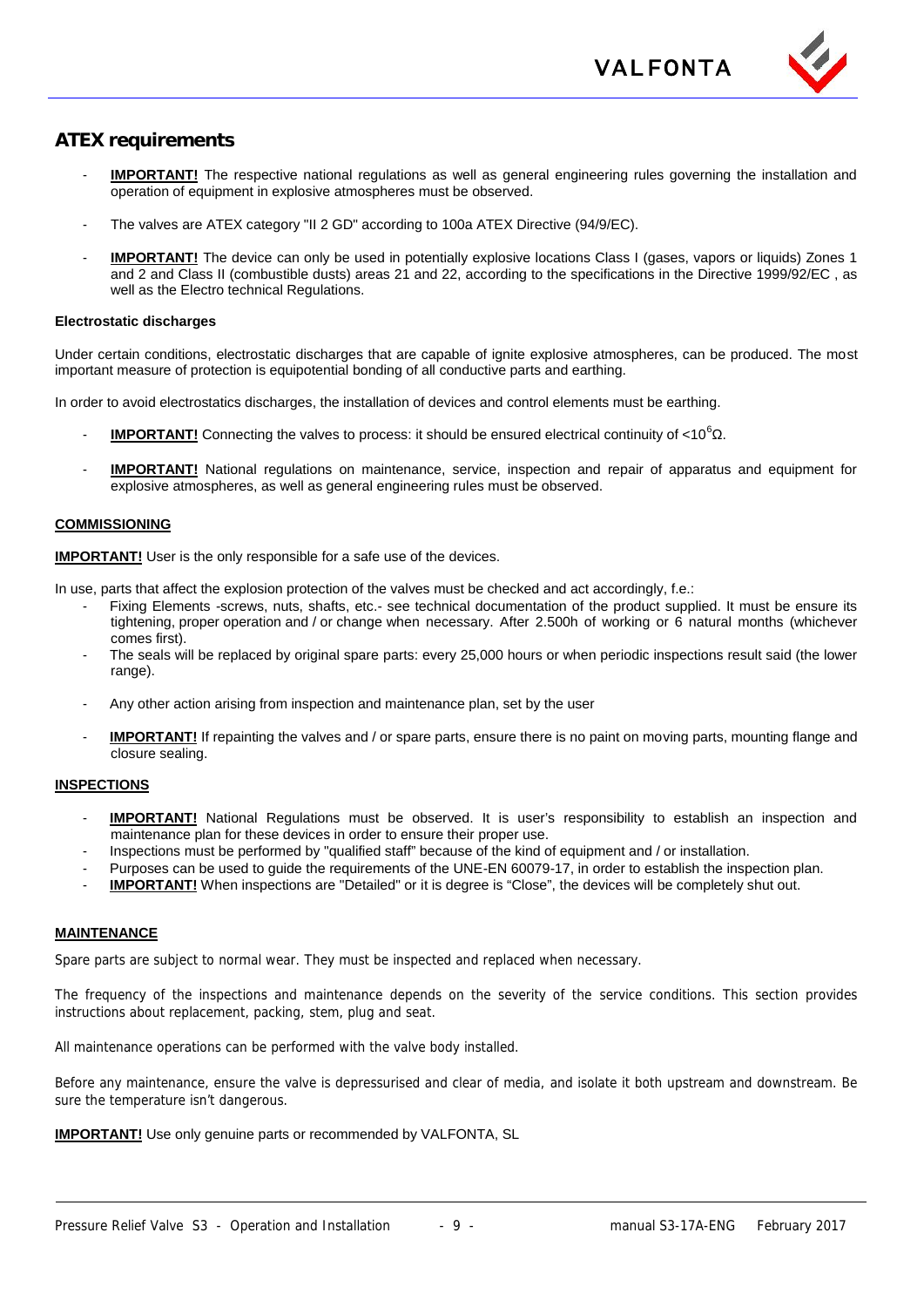

### **6. POSSIBLE TROUBLESHOOTING**

| Trouble                            | Possible reasons                                       | Recommended response                                                |
|------------------------------------|--------------------------------------------------------|---------------------------------------------------------------------|
| Pressure exceeds                   | Re-adjust setting pressure                             | Re-adjust setting pressure                                          |
| the adjusted set<br>point          | Seat and plug worn down                                | Disassemble the regulator and replace damaged parts                 |
| Pressure drops                     | Valve installed against the flow; see<br>arrow on body | Check direction of flow. Install valve correctly                    |
| below the                          | Valve or KVS coefficient too small                     | Check valve sizing. Install larger valve, if necessary              |
| adjusted set point                 | Foreign particles blocking the plug                    | Disassemble the regulator and replace damaged parts                 |
| Control disorders                  | Particles between seat and plug                        | Remove foreign particles. Replace damaged parts                     |
| Upstream<br>pressure<br>fluctuates | Valve too large                                        | Check valve sizing. Select smaller KVS coefficient, if<br>necessary |
| Loud noises                        | High flow velocity, cavitation                         | Check sizing. Install flow divider with gases and<br>steam          |

### **Technical data**

. .

| Nominal pressure                      |                                   | PN16-PN25-PN40 or CLASS 150-CLASS 300 |                                    |             |  |
|---------------------------------------|-----------------------------------|---------------------------------------|------------------------------------|-------------|--|
| Max. permissible temperature: body    | Refer to technical sheet HT-101   |                                       |                                    |             |  |
|                                       | <b>NBR</b>                        | EPDM, FPM                             | $PTFE+GR$                          | <b>PEEK</b> |  |
| Max. permissible temperature: plug    | $80^{\circ}$ C<br>$150^{\circ}$ C |                                       | $220^{\circ}$ C<br>$250^{\circ}$ C |             |  |
| Max. permissible temperature: Packing | PTFE+GRAPHITE UP TO 220°C         |                                       |                                    |             |  |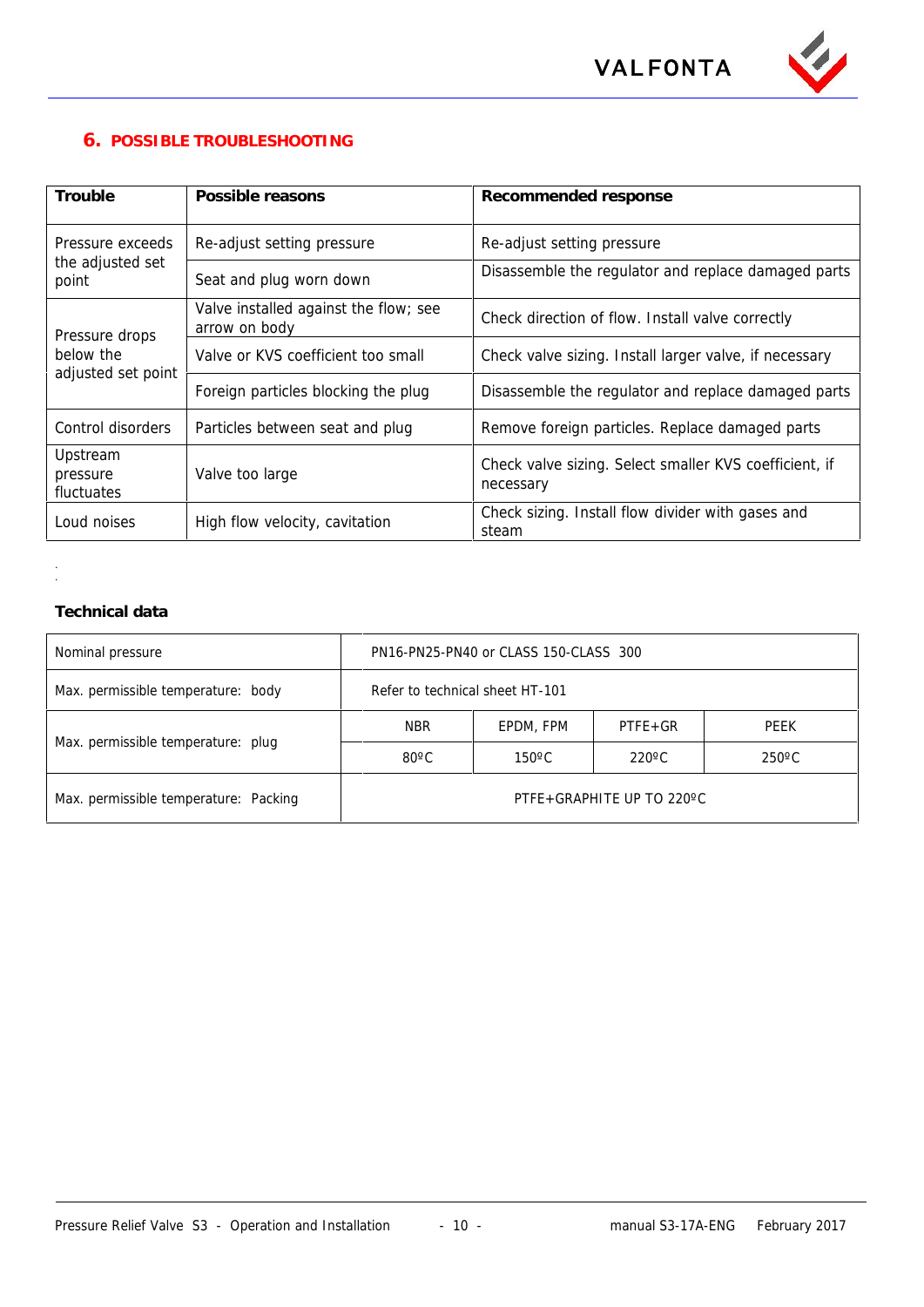

**VALFONTA**

### **7. INSTALLATION DRAWING**

| DN                  |                     | 15  | 20  | 25            | 32                       | 40           | 50            | 65            | 80              | 100             |
|---------------------|---------------------|-----|-----|---------------|--------------------------|--------------|---------------|---------------|-----------------|-----------------|
| Kv                  | (m <sup>3</sup> /h) | 3.5 | 5   | 9             | 15                       | 22           | 35            | 60            | 85              | 130             |
| Cv                  | (gpm)               | 4   | 5.8 | 10.4          | 17.5                     | 25           | 41            | 70            | 100             | 152             |
| $(EN 558-1)$<br>A   | (mm)                | 130 | 150 | 160           | 180                      | 200          | 230           | 290           | 310             | 350             |
| <b>ANSI150</b><br>A | (mm)<br>(inches)    |     |     | 184<br>7,25"  | $\overline{\phantom{a}}$ | 222<br>8,75" | 254<br>10"    | 276<br>10,86" | 298.5<br>11,75" | 352.5<br>13,88" |
| <b>ANS1300</b><br>A | (mm)<br>(inches)    |     |     | 197<br>7.76'' |                          | 235<br>9,25" | 267<br>10,51" | 292<br>11,5"  | 317.5<br>12,50" | 368<br>14,49"   |
| L<br>(sealing cap)  | (mm)                | 320 | 320 | 320           | 320                      | 360          | 360           | 410           | 410             | 450             |
| L<br>(Handwheel)    | (mm)                | 410 | 410 | 410           | 410                      | 450          | 450           | 520           | 520             | 570             |
| Weight              | (kg)                | 10  | 10  | 12            | 13                       | 16           | 18            | 30            | 40              | 50              |

Available under request